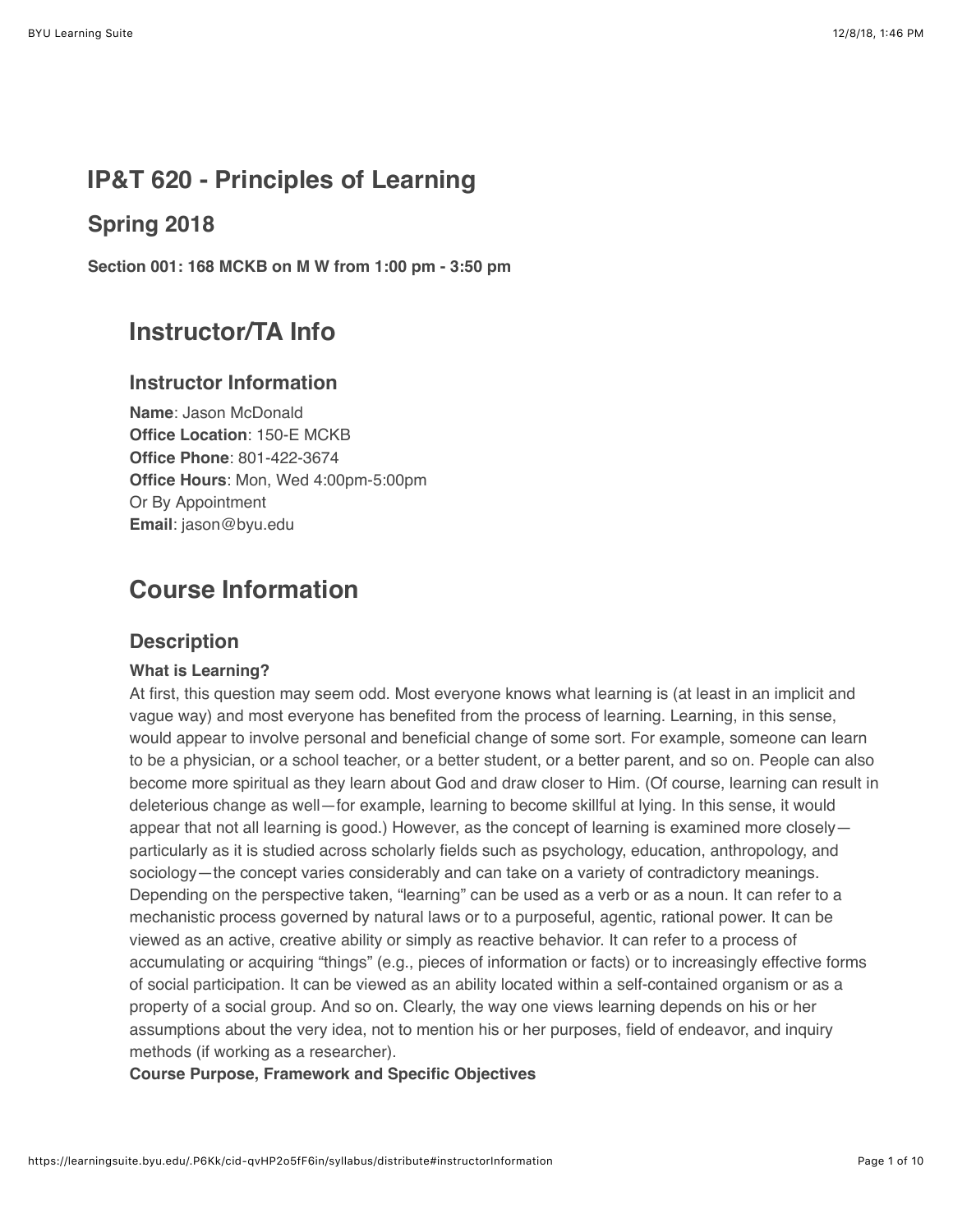The purpose of this course is to clarify the concept of "learning" according to various traditions, critically examine each, and help you develop your own position on this important, yet mercurial, phenomenon. To facilitate this study, we will read, discuss, and debate the persuasiveness of some works of central importance to the topic—for example, writings by or about central figures such as Pavlov, Skinner, Bandura, Vygotsky, Bruner, Lave, Wenger, Brown, and various cognitive, constructivist, and narrative theorists. Specific course objectives include: (a) helping you understand these major theories on learning; (b) helping you critically examine these theories; and (c) helping you develop your own sense of identity as a professional in education, including how you think about learning and employ some of these theories or principles in your work.

#### **Significance of the Topic**

It seems that irrespective of one's particular view of learning, there is something fundamentally important about this topic. Learning is difficult to separate from survival itself, and is required for development that permits one to pursue goals, whatever they may be (for example, even an expert physician must investigate a person's physical and mental situation to learn what the problem is and how it might be resolved). Some have argued that one of the major purposes of life is to learn (e.g., Brigham Young, Hugh Nibley) and that the earth is here to provide us "room and board" while we are here "at school" (see Nibley's "Educating the Saints: A Brigham Young Mosaic").

#### **Some of My Assumptions**

In framing this course, I have made many assumptions about learning and instruction. I would surmise that I'm not aware (or not totally aware) of many; others I've explicitly considered. Here are a few I've thought about.

- I have assumed that learning refers to personal transformations—that is, minor and major shifts in one's ways of knowing, doing, and being—achieved through continued practical involvement and lived experience in relational contexts.
- I have assumed that humans are agents who must be purposively engaged in the learning process for most learning to occur.
- I have assumed that learning does not involve the "transmission" of external information into some internal mental "repository" (no inner-outer ontological distinction or "banking" conception), but rather to transformations (large or small) in one's familiarity and capability.
- To understand various perspectives on learning, we must understand the key ideas by which they are informed. Thus, we will study not only the theories per se, but also their assumptions and implications, in order to discern their advantages and disadvantages, even if only for particular applications. From my perspective, such assumptions are inevitable and enabling (not merely limiting or obstacles to "objectivity").
- I have assumed that the highest purpose of learning is to consecrate one's performance and prepare to meet God, which entails deep commitment and self-forgetting.
- Although you don't have to take a strong, paradigmatic position on learning to succeed in this course, you should be able to justify your assumptions and preferences in terms of how they might be applicable in practice, fit strategically within your broader purposes, and not give way to nihilism or incoherence.
- I have assumed that there are a host of political, social, and power-related factors relevant to the processes of learning that, in an ideal situation, would facilitate rather than hinder the development of learners.
- I have assumed that learning is complex, relational, contextual, multifaceted, even mysterious and ineffable, and thus cannot be fully understood or explicated through scholarly analysis. However, scholarly work can provide some insight into learning in practical contexts and facilitate instruction.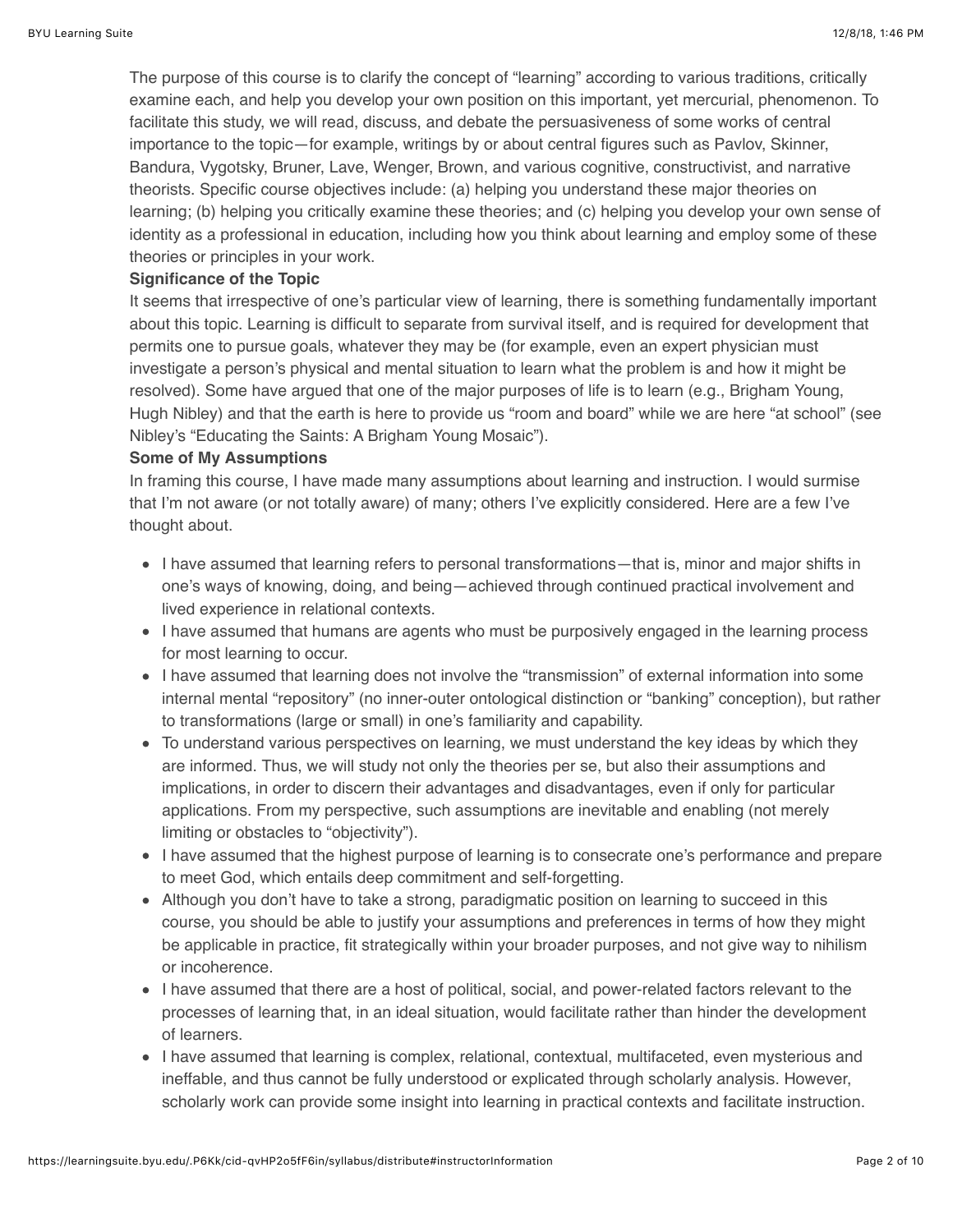In this sense, learning theories are conceptual tools that may advance the work of educators, rather than objective descriptions of reality or causal relations. *An important outcome of this class, then, is your own development as you think about these theories and how they can help inform your perspective and work*.

- I have assumed that much instruction is implicit and occurs as forms of relational involvement and enculturation. However, some "direct" instruction—as a cultural act—is helpful, in that it can: (1) expedite learning (e.g., for learning about timely issues such as physical safety or spiritual welfare), (2) enrich one's understanding of a topic by listening to an expert (e.g., sitting at the foot of the "master"), (3) help explain difficult concepts that are not likely to be learned in other ways, and (4) invite learners to explore an area more thoroughly on their own (e.g., "Let me tell you about internal combustion engines and why they are so interesting to me…").
- I have assumed that students can independently read the seminal writings of major thinkers (or commentaries on them) and be prepared to contribute to an insightful discussion about the ideas found therein. Some of these seminal writings are relatively old, but they are important because they provide the foundation for contemporary work and thought.
- As a result of these and other assumptions, I have attempted to create a transformative learning experience (somewhat ironically and reflexively, about learning itself) that involves you as agents with moral and spiritual purpose. We will attempt to understand theories and principles by understanding their assumptions, implications, and applications. However, I do not presume that what we discuss this semester will exhaust the meaning of this topic and I do not presume that a scientific or scholarly rendering of the meaning of learning should overshadow a spiritual perspective on the matter.

## **Materials**

| Item       |                                     | Price (new) | Price<br>(used) |
|------------|-------------------------------------|-------------|-----------------|
| by Lave, J | <b>Situated Learning - Required</b> | 39.99       | 30.00           |

# **Classroom Procedures**

In this class we will read, critically examine, and discuss key writings by theorists who have developed influential perspectives on learning. The expectation is that you will read the assignments in advance to prepare for class discussion and exercises (see tentative course schedule). Class time will be devoted to the careful analysis of formative concepts and the open exchange of viewpoints in pursuit of a deeper understanding of these perspectives on learning. I have in mind here something like a "professional learning community," where we collectively and relationally increase our understanding of, and ability to use, theories of learning in our own life settings—teaching and learning from each other along the way. Most course readings are in the electronic library reserve available through Learning Suite. We'll also be reading one book, *Situated Learning: Legitimate Peripheral Participation* by Lave and Wenger. It's available for purchase in the bookstore.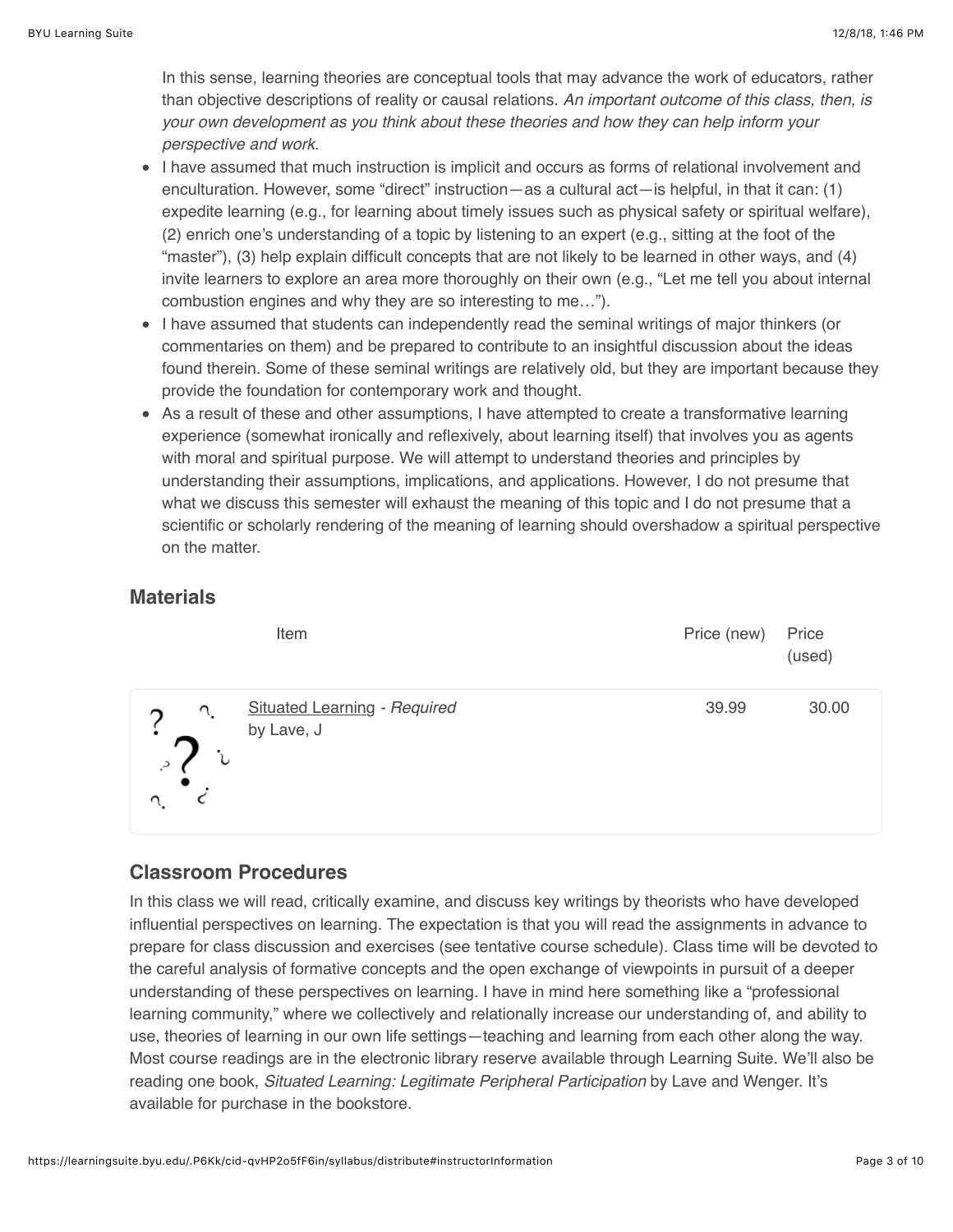#### **Guiding Questions for Readings**

For each reading, the class conversation can (and probably will) range widely. But as you read, I would like you to consider the general questions I have listed below. They should help you think carefully about the positions advocated.

- 1. What is the author's basic position about learning and/or instruction?
- 2. How would you critique this position? What are its strengths and weaknesses?
- 3. What are some possible applications of this position?

#### **Change**

Given the fluidity that happens in a discussion-based class, you will in large part shape the course outcomes for yourself and everyone else you raise questions or respond to others in a thoughtful way. But the other side of this flexibility is that our schedule must be equally fluid. If you are you someone who wants to know on the first day of class exactly the dates everything will be due, and the precise instructions for every assignment, you may experience some frustration since in a class like this such order and predicability are impossible. I, as the instructor, reserve the right to change any aspect of this course (including but not limited to assignments, readings, due dates, topics of class meetings) at any time for any reason.

To compensate, I can assure you that it is my goal that you have a successful experience. I'm not looking to trap you into a bad grade. If due dates for assignments are adjusted, they will be adjusted back and not forward. If instructions change, they will be communicated clearly and as early as possible. Some assignments may also be combined or eliminated in favor of other work; in these cases instructions will also be communicated at early as possible.

Finally, I hope as you become clearer on what you want to get out of the course that you will discuss assignment instructions with me and negotiate to make sure they meet your long-term needs.

# **Grading Policy**

Late submission of assignments will result in a 20% loss of points after other grading is complete. No assignments can be accepted after the last day of class, other than the course project that will be due by the last day of Spring Term finals.

# **Grading Scale**

| Grades | <b>Percent</b> |
|--------|----------------|
| A      | 93%            |
| А-     | 90%            |
| B+     | 87%            |
| В      | 83%            |
| B-     | 80%            |
| C+     | 77%            |
| Ć      | 73%            |
| C-     | 70%            |
| D+     | 67%            |
|        |                |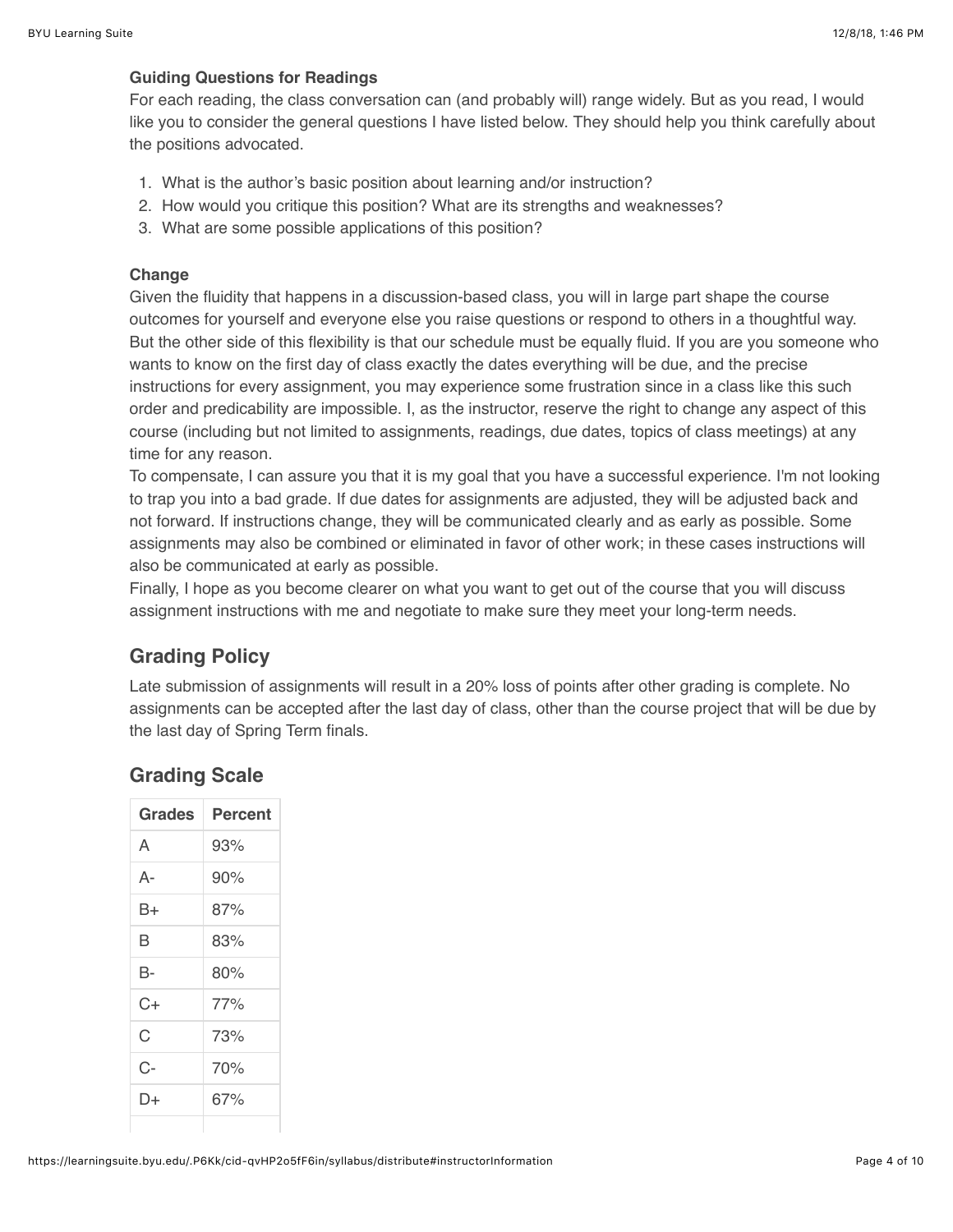| I) | 63%   |
|----|-------|
| D- | 60%   |
| E. | $0\%$ |

### **Attendance Policy**

My attendance policy is you need to be in class. Much of the value you'll receive in a course like this is the interaction and discussion with fellow students and your instructor. I want to accommodate unavoidable absences. But there really isn't a substitute for the lost benefit of working with other students in a mentored environment on whatever was addressed in your absence. Plus, other students will miss out on your contributions to their learning, which is a loss that cannot be replaced. To help encourage good attendance behavior, there is a small number of points attached to your attendance. Attendance means being no more than 15 minutes late. It also means that you come prepared having read the assignments due that day and participate in the class discussion. You can drop one absence without loss of points. If other circumstances come up where you have additional absences, talk to me as soon as possible about options for making up the points (which, depending on the circumstances, may or may not be possible).

# **Assignments**

### **Assignment Descriptions**

#### **Brief Statement about Learning**

**May 07** Due: Monday, May 07 at 11:59 pm

At the beginning of the term, you will write a 1-page paper on your views of learning, based on your own experience, training, work, and so on. What values do you hold in regard to how learning should proceed? What even is learning? Why learn? (You don't have to answer these questions specifically; these are just to prompt your thinking.) Later, in your course project you will turn in a follow-up statement that discusses how your views have changed over the semester, if at all.

#### **Exam 1**



**30** Due: Wednesday, May 30 at 11:59 pm

To be discussed in class

#### **Attendance**



18 **Due: Monday, Jun 18 at 11:59 pm** 

#### **Exam 2**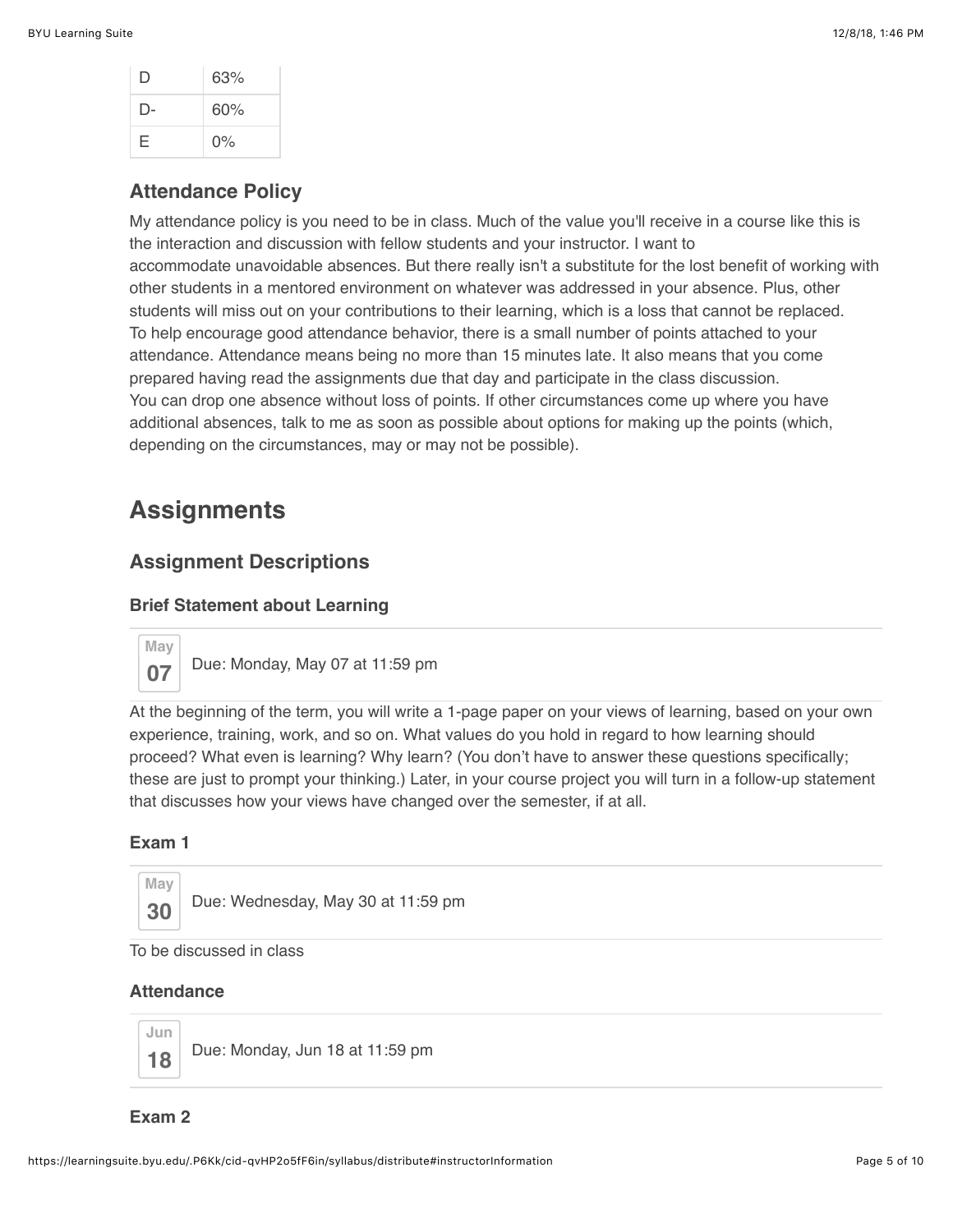

**21** Due: Thursday, Jun 21 at 11:59 pm

#### **Personal Statement on Learning**



21 Due: Thursday, Jun 21 at 11:59 pm

#### **Project Overview**

When applying for positions in education, it is common to be asked to submit a statement of one's personal views on learning and instruction—for example, a written "teaching philosophy" or something similar. In this project, you are being asked to articulate your own personal view of learning and instruction, as if you were including it in your application materials. Your written statement should offer an idea of what you generally aim to accomplish in learning and teaching situations, how you attempt to do so, your assumptions and values in this regard, and your overall sense of professional identity as an educator of whatever type.

#### **Specific Directions**

Please keep the following considerations in mind as you prepare your statement:

- **Size:** Your statement should be no more than 5-pages, 12 point font, double spaced. It can be less than 5-pages, but not more. Size will vary; some students write more concisely than others, use more references, etc. Your appendix will be 1-2 additional pages.
- **Format:** What you submit should be in prose form rather than an outline, a set of bullet points, etc. You can use section headings if you like. You can use APA style, or if you prefer, some other professionally-accepted style (e.g., Chicago, MLA).
- **Rigor:**You need to show that you can articulate your viewpoint in a persuasive and pithy way. It should be carefully thought out, well-organized, professionally written, grammatically correct, and well-defended. All claims should be supported.
- **What to include:** The statement you submit should express your viewpoint on the following issues (not necessarily in this order):
	- The purpose of learning and the intended goals of instruction.
	- Core theoretical ideas that make up your viewpoint. This includes the meaning (or definition) of key concepts such as agency, learning, teaching, instruction, technology, knowledge, skill, etc.
	- Your position regarding the process of learning and instruction—for example, your assumptions about the roles and responsibilities of teachers and learners, what your approach values and emphasizes, the techniques you'd be inclined to use, the ideal outcomes of learning, etc. (brief examples or narratives may help).
	- Appendix: This is the follow-up to your statement from the beginning of the semester. In this appendix, you should summarize your earlier views and discuss how they have changed, if at all, during the course of the semester.
- **Submission procedure:** Submit a copy by the final exam day (June 21st). I cannot accept anything after this date.
- **Grading considerations:** I'm not looking for a doctrinaire or "party line" statement; you can take whatever stance you wish. In general, I will consider your ability to articulate your stance. More specifically, I will consider how well you include the points I listed (above) under "What to include."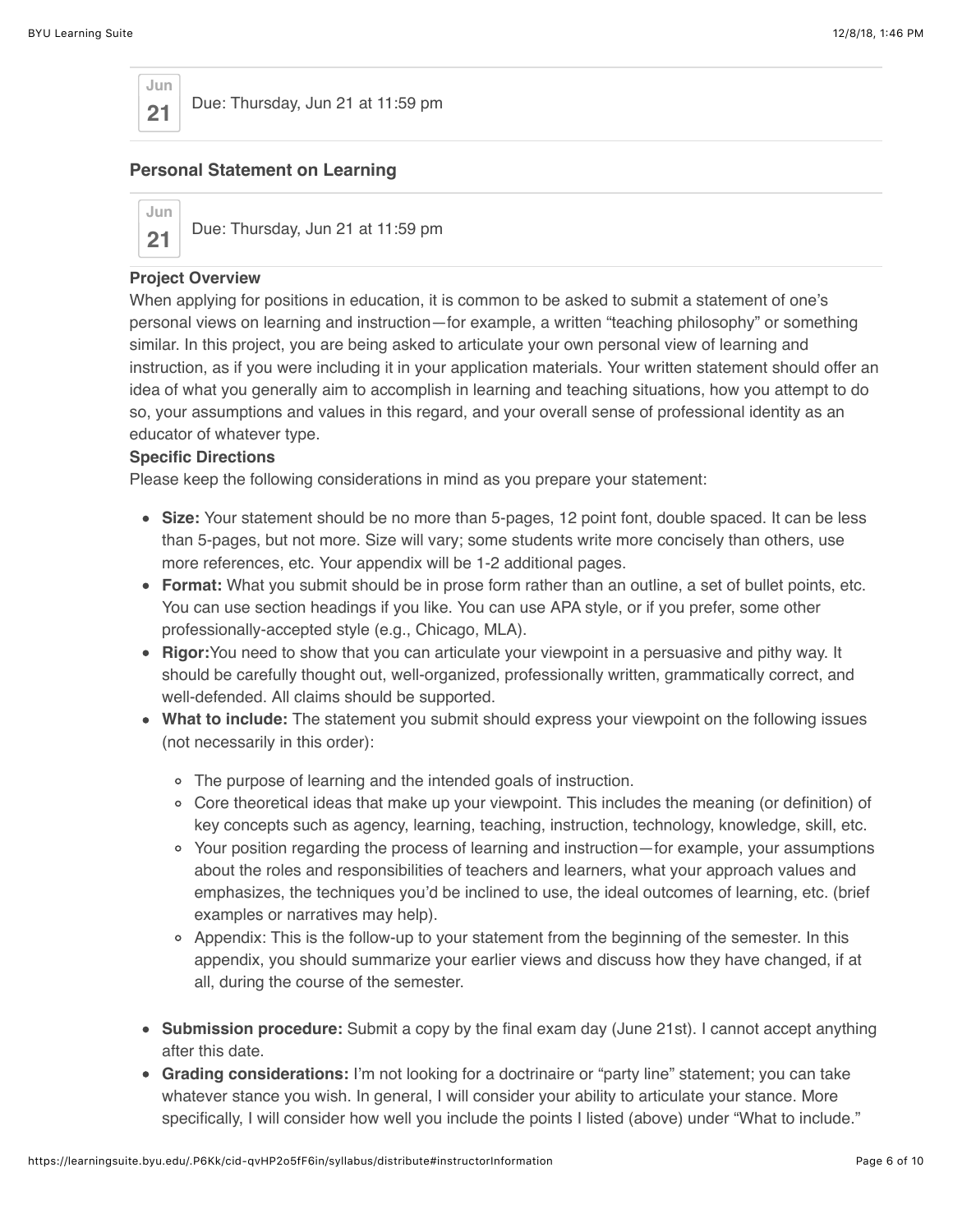- **ADVICE:** The best statements usually have the following features:
	- Clearly identified audience/context at the beginning.
	- Modest scope; don't try to take on too much (oftentimes, less is more).
	- Important assertions clarified/supported.
	- o Smooth flow, tight organization, often with section headings.
	- Avoid a collection of personal reflections, unsupported claims, hodgepodge organization, etc.

# **University Policies**

## **Preventing Sexual Misconduct**

In accordance with Title IX of the Education Amendments of 1972, Brigham Young University prohibits unlawful sex discrimination against any participant in its education programs or activities. The university also prohibits sexual harassment-including sexual violence-committed by or against students, university employees, and visitors to campus. As outlined in university policy, sexual harassment, dating violence, domestic violence, sexual assault, and stalking are considered forms of "Sexual Misconduct" prohibited by the university.

University policy requires all university employees in a teaching, managerial, or supervisory role to report all incidents of Sexual Misconduct that come to their attention in any way, including but not limited to face-to-face conversations, a written class assignment or paper, class discussion, email, text, or social media post. Incidents of Sexual Misconduct should be reported to the Title IX Coordinator at [t9coordinator@byu.edu](mailto:t9coordinator@byu.edu) or (801) 422-8692. Reports may also be submitted through EthicsPoint at [https://titleix.byu.edu/report \(https://titleix.byu.edu/report\)](https://titleix.byu.edu/report) or 1-888-238-1062 (24-hours a day).

BYU offers confidential resources for those affected by Sexual Misconduct, including the university's Victim Advocate, as well as a number of non-confidential resources and services that may be helpful. Additional information about Title IX, the university's Sexual Misconduct Policy, reporting requirements, and resources can be found at [http://titleix.byu.edu \(http://titleix.byu.edu\)](http://titleix.byu.edu/) or by contacting the university's Title IX Coordinator.

### **Student Disability**

Brigham Young University is committed to providing a working and learning atmosphere that reasonably accommodates qualified persons with disabilities. If you have any disability which may impair your ability to complete this course successfully, please contact the University Accessibility Center (UAC), 2170 WSC or 422-2767. Reasonable academic accommodations are reviewed for all students who have qualified, documented disabilities. The UAC can also assess students for learning, attention, and emotional concerns. Services are coordinated with the student and instructor by the UAC. If you need assistance or if you feel you have been unlawfully discriminated against on the basis of disability, you may seek resolution through established grievance policy and procedures by contacting the Equal Employment Office at 422-5895, D-285 ASB.

### **Academic Honesty**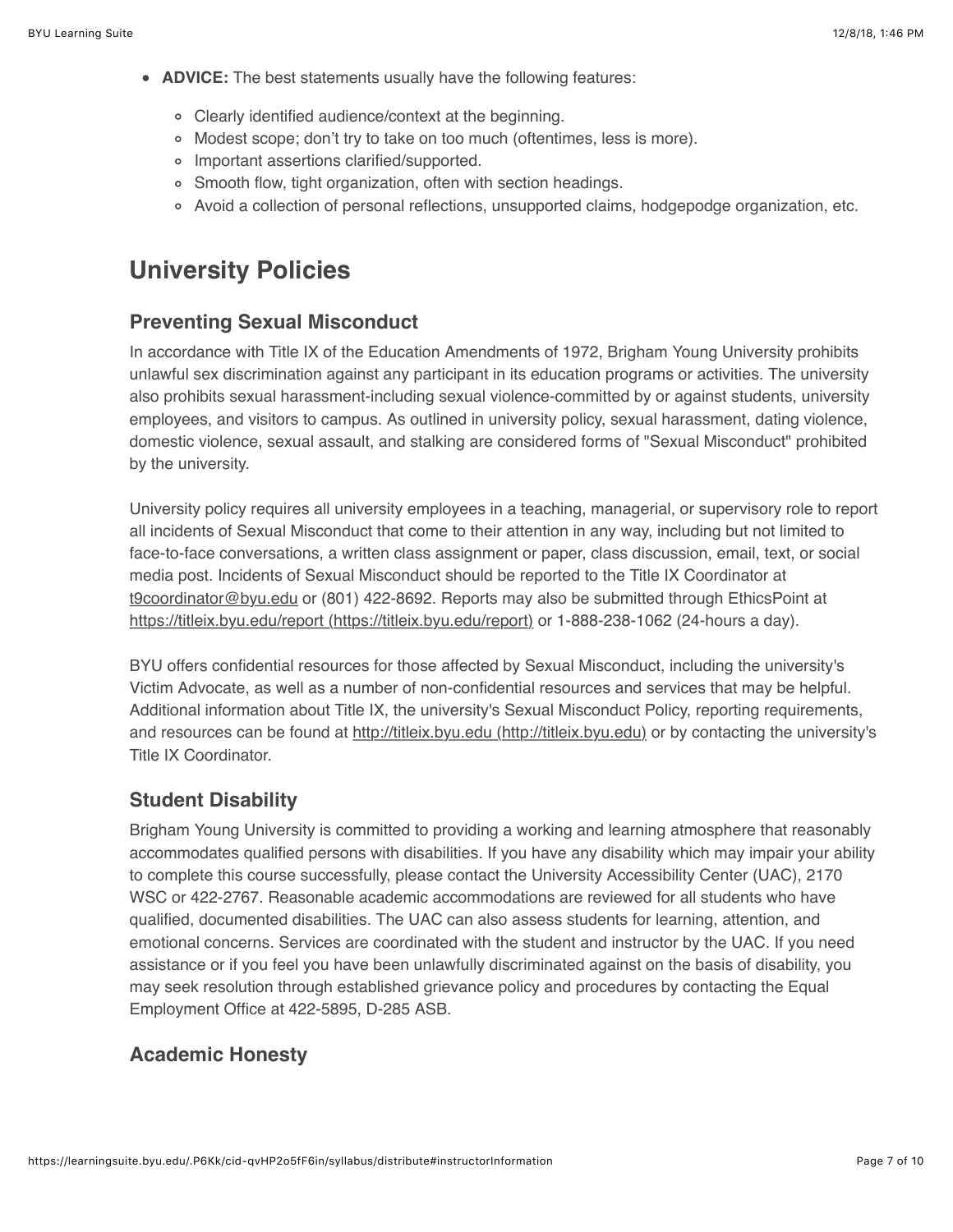The first injunction of the Honor Code is the call to "be honest." Students come to the university not only to improve their minds, gain knowledge, and develop skills that will assist them in their life's work, but also to build character. "President David O. McKay taught that character is the highest aim of education" (The Aims of a BYU Education, p.6). It is the purpose of the BYU Academic Honesty Policy to assist in fulfilling that aim. BYU students should seek to be totally honest in their dealings with others. They should complete their own work and be evaluated based upon that work. They should avoid academic dishonesty and misconduct in all its forms, including but not limited to plagiarism, fabrication or falsification, cheating, and other academic misconduct.

# **Deliberation Guidelines**

To facilitate productive and open discussions about sensitive topics about which there are differing opinions, members of the BYU community should: (1) Remember that we are each responsible for enabling a productive, respectful dialogue. (2)To enable time for everyone to speak, strive to be concise with your thoughts. (3) Respect all speakers by listening actively. (4) Treat others with the respect that you would like them to treat you with, regardless of your differences. (5) Do not interrupt others. (6) Always try to understand what is being said before you respond. (7) Ask for clarification instead of making assumptions. (8) When countering an idea, or making one initially, demonstrate that you are listening to what is being said by others. Try to validate other positions as you assert your own, which aids in dialogue, versus attack. (9) Under no circumstances should an argument continue out of the classroom when someone does not want it to. Extending these conversations beyond class can be productive, but we must agree to do so respectfully, ethically, and with attention to individuals' requests for confidentiality and discretion. (10) Remember that exposing yourself to different perspectives helps you to evaluate your own beliefs more clearly and learn new information. (11) Remember that just because you do not agree with a person's statements, it does not mean that you cannot get along with that person. (12) Speak with your professor privately if you feel that the classroom environment has become hostile, biased, or intimidating. Adapted from the Deliberation Guidelines published by The Center for Democratic Deliberation.

(http://cdd.la.psu.edu/education/The%20CDD%20Deliberation%20Guidelines.pdf/view? searchterm=deliberation%20guidelines)

# **Respectful Environment**

"Sadly, from time to time, we do hear reports of those who are at best insensitive and at worst insulting in their comments to and about others... We hear derogatory and sometimes even defamatory comments about those with different political, athletic, or ethnic views or experiences. Such behavior is completely out of place at BYU, and I enlist the aid of all to monitor carefully and, if necessary, correct any such that might occur here, however inadvertent or unintentional. "I worry particularly about demeaning comments made about the career or major choices of women or men either directly or about members of the BYU community generally. We must remember that personal agency is a fundamental principle and that none of us has the right or option to criticize the lawful choices of another." President Cecil O. Samuelson, Annual University Conference, August 24, 2010 "Occasionally, we ... hear reports that our female faculty feel disrespected, especially by students, for choosing to work at BYU, even though each one has been approved by the BYU Board of Trustees. Brothers and sisters, these things ought not to be. Not here. Not at a university that shares a constitution with the School of the Prophets." Vice President John S. Tanner, Annual University Conference, August 24, 2010

# **Honor Code**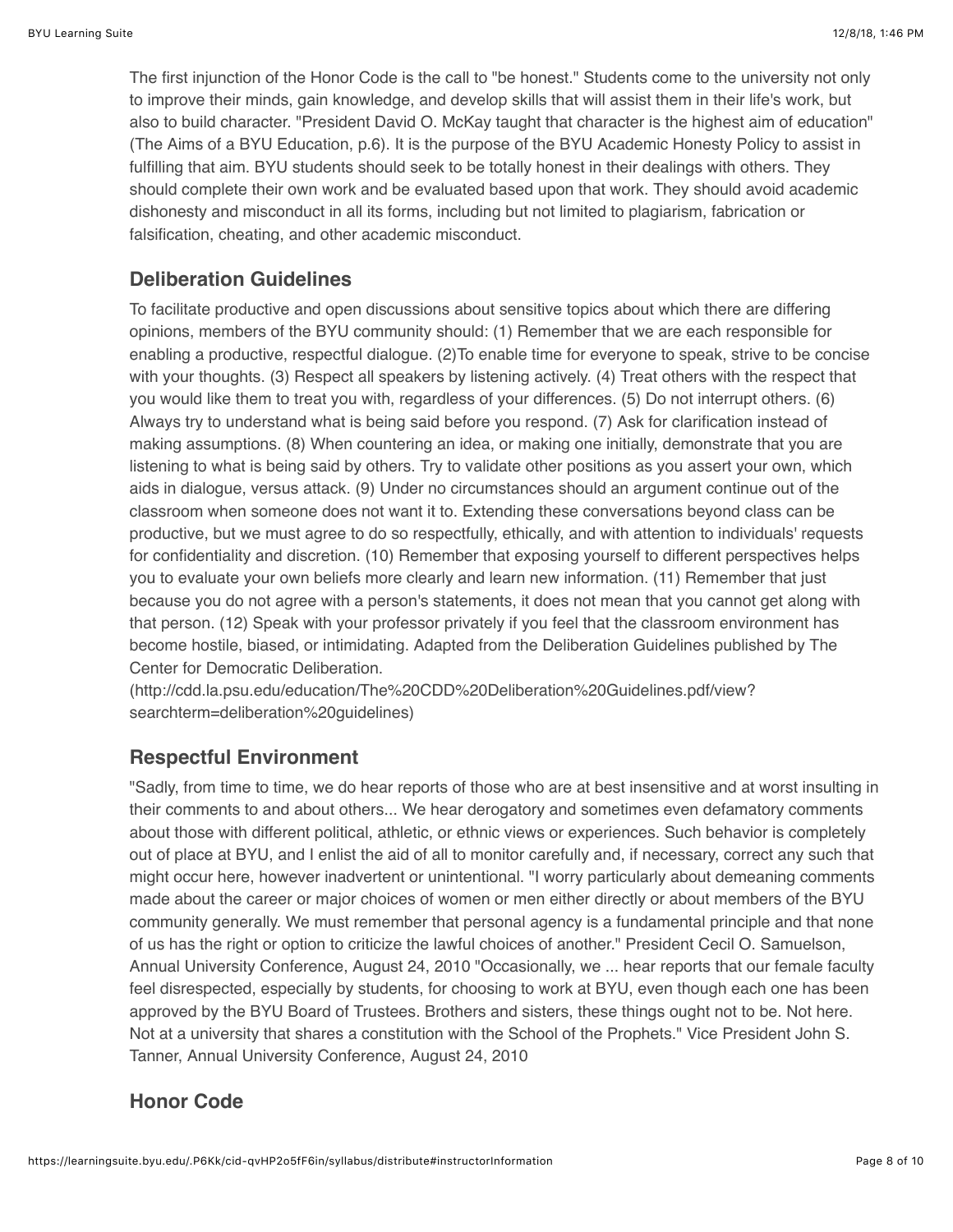In keeping with the principles of the BYU Honor Code, students are expected to be honest in all of their academic work. Academic honesty means, most fundamentally, that any work you present as your own must in fact be your own work and not that of another. Violations of this principle may result in a failing grade in the course and additional disciplinary action by the university. Students are also expected to adhere to the Dress and Grooming Standards. Adherence demonstrates respect for yourself and others and ensures an effective learning and working environment. It is the university's expectation, and every instructor's expectation in class, that each student will abide by all Honor Code standards. Please call the Honor Code Office at 422-2847 if you have questions about those standards.

# **Schedule**

| Date               | <b>Topic</b>                                              | Readings due                     | Assignments due                          |  |
|--------------------|-----------------------------------------------------------|----------------------------------|------------------------------------------|--|
| Week 1             |                                                           |                                  |                                          |  |
| W May 02 Wednesday | Introductions<br><b>Consecrated learning</b>              | Jardine<br>Nibley                |                                          |  |
| Week 2             |                                                           |                                  |                                          |  |
| M May 07 Monday    | What is theory?<br>What is theory's role<br>in education? | Svard<br>Thomas                  | <b>Brief Statement</b><br>about Learning |  |
| W May 09 Wednesday | <b>Behaviorism</b>                                        | <b>Skinner</b><br>Slavin         |                                          |  |
| Week 3             |                                                           |                                  |                                          |  |
| M May 14 Monday    | Cognitivism                                               | <b>Bernstein</b><br>Hunt & Ellis |                                          |  |
| W May 16 Wednesday | Social cognitivism                                        | Omrond                           |                                          |  |
| Week 4             |                                                           |                                  |                                          |  |
| M May 21 Monday    | Constructivism                                            | Phillips<br><b>Driscoll</b>      |                                          |  |
| W May 23 Wednesday | Social-cultural theory                                    | Vygotsky                         |                                          |  |
| Week 5             |                                                           |                                  |                                          |  |
| M May 28 Monday    | <b>Memorial Day</b>                                       |                                  |                                          |  |